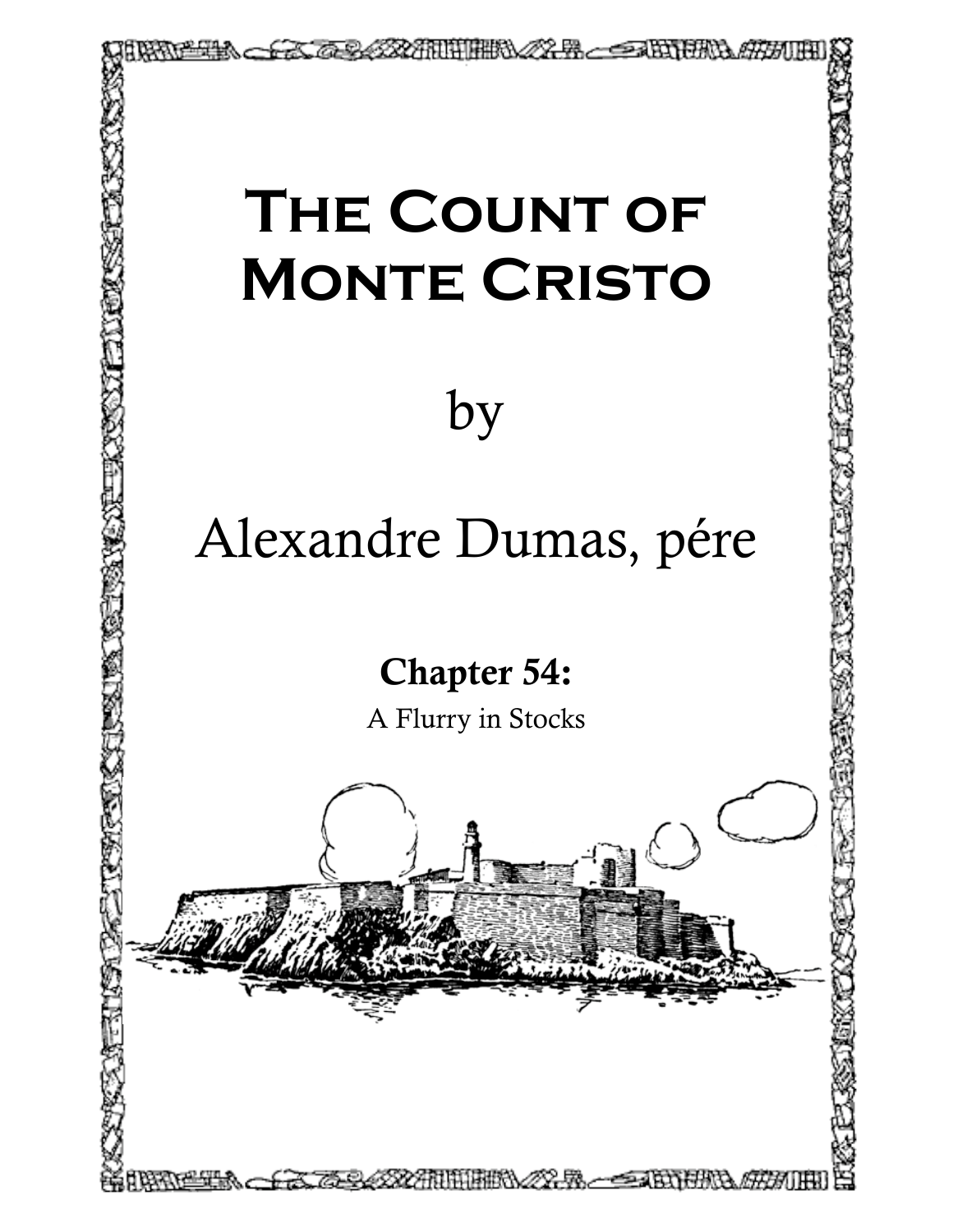Some days after this meeting, Albert de Morcerf visited the Count of Monte Cristo at his house in the Champs Elysees, which had already assumed that palace–like appearance which the count's princely fortune enabled him to give even to his most temporary residences. He came to renew the thanks of Madame Danglars which had been already conveyed to the count through the medium of a letter, signed "Baronne Danglars, nee Hermine de Servieux." Albert was accompanied by Lucien Debray, who, joining in his friend's conversation, added some passing compliments, the source of which the count's talent for finesse easily enabled him to guess. He was convinced that Lucien's visit was due to a double feeling of curiosity, the larger half of which sentiment emanated from the Rue de la Chaussee d'Antin. In short, Madame Danglars, not being able personally to examine in detail the domestic economy and household arrangements of a man who gave away horses worth 30,000 francs and who went to the opera with a Greek slave wearing diamonds to the amount of a million of money, had deputed those eyes, by which she was accustomed to see, to give her a faithful account of the mode of life of this incomprehensible person. But the count did not appear to suspect that there could be the slightest connection between Lucien's visit and the curiosity of the baroness.

"You are in constant communication with the Baron Danglars?" the count inquired of Albert de Morcerf.

"Yes, count, you know what I told you?"

"All remains the same, then, in that quarter?"

"It is more than ever a settled thing," said Lucien,—and, considering that this remark was all that he was at that time called upon to make, he adjusted the glass to his eye, and biting the top of his gold headed cane, began to make the tour of the apartment, examining the arms and the pictures.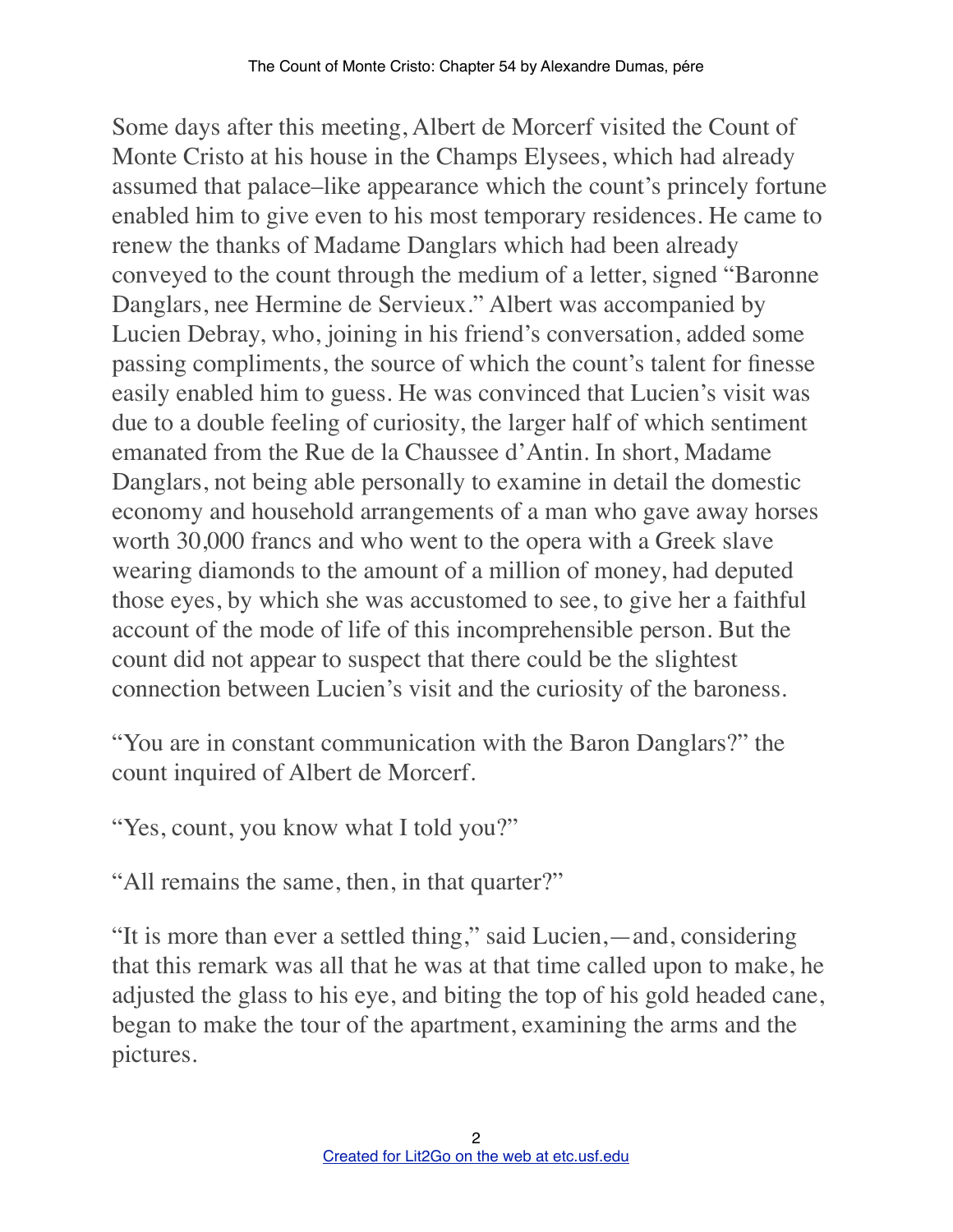"Ah," said Monte Cristo "I did not expect that the affair would be so promptly concluded."

"Oh, things take their course without our assistance. While we are forgetting them, they are falling into their appointed order; and when, again, our attention is directed to them, we are surprised at the progress they have made towards the proposed end. My father and M. Danglars served together in Spain, my father in the army and M. Danglars in the commissariat department. It was there that my father, ruined by the revolution, and M. Danglars, who never had possessed any patrimony, both laid the foundations of their different fortunes."

"Yes," said Monte Cristo "I think M. Danglars mentioned that in a visit which I paid him; and," continued he, casting a side–glance at Lucien, who was turning over the leaves of an album, "Mademoiselle Eugenie is pretty—I think I remember that to be her name."

"Very pretty, or rather, very beautiful," replied Albert, "but of that style of beauty which I do not appreciate; I am an ungrateful fellow."

"You speak as if you were already her husband."

"Ah," returned Albert, in his turn looking around to see what Lucien was doing.

"Really," said Monte Cristo, lowering his voice, "you do not appear to me to be very enthusiastic on the subject of this marriage."

"Mademoiselle Danglars is too rich for me," replied Morcerf, "and that frightens me."

"Bah," exclaimed Monte Cristo, "that's a fine reason to give. Are you not rich yourself?"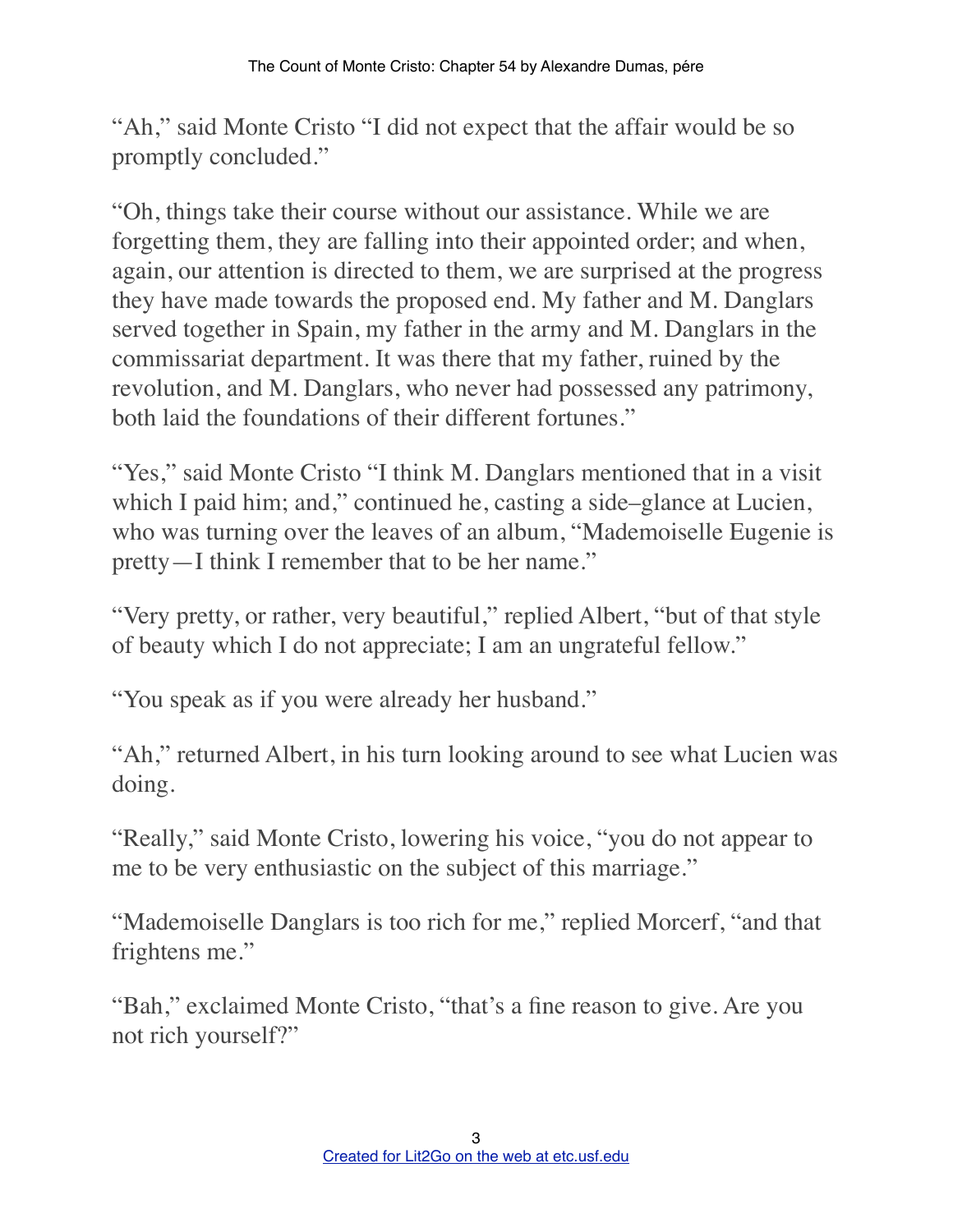"My father's income is about 50,000 francs per annum; and he will give me, perhaps, ten or twelve thousand when I marry."

"That, perhaps, might not be considered a large sum, in Paris especially," said the count; "but everything does not depend on wealth, and it is a fine thing to have a good name, and to occupy a high station in society. Your name is celebrated, your position magnificent; and then the Comte de Morcerf is a soldier, and it is pleasing to see the integrity of a Bayard united to the poverty of a Duguesclin; disinterestedness is the brightest ray in which a noble sword can shine. As for me, I consider the union with Mademoiselle Danglars a most suitable one; she will enrich you, and you will ennoble her." Albert shook his head, and looked thoughtful. "There is still something else," said he.

"I confess," observed Monte Cristo, "that I have some difficulty in comprehending your objection to a young lady who is both rich and beautiful."

"Oh," said Morcerf, "this repugnance, if repugnance it may be called, is not all on my side."

"Whence can it arise, then? for you told me your father desired the marriage."

"It is my mother who dissents; she has a clear and penetrating judgment, and does not smile on the proposed union. I cannot account for it, but she seems to entertain some prejudice against the Danglars."

"Ah," said the count, in a somewhat forced tone, "that may be easily explained; the Comtesse de Morcerf, who is aristocracy and refinement itself, does not relish the idea of being allied by your marriage with one of ignoble birth; that is natural enough."

"I do not know if that is her reason," said Albert, "but one thing I do know, that if this marriage be consummated, it will render her quite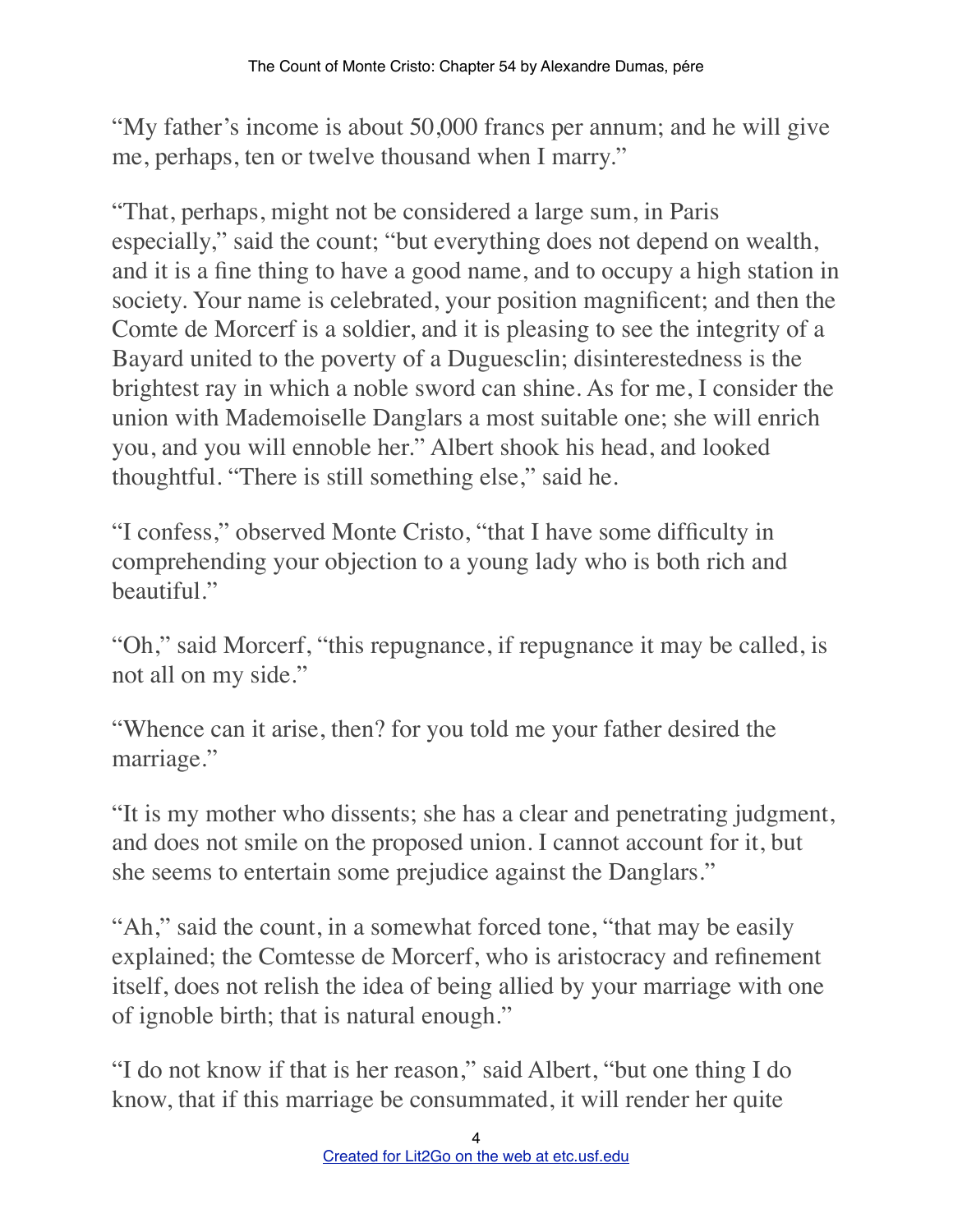miserable. There was to have been a meeting six weeks ago in order to talk over and settle the affair; but I had such a sudden attack of indisposition"—

"Real?" interrupted the count, smiling.

"Oh, real enough, from anxiety doubtless,—at any rate they postponed the matter for two months. There is no hurry, you know. I am not yet twenty–one, and Eugenie is only seventeen; but the two months expire next week. It must be done. My dear count, you cannot imagine how my mind is harassed. How happy you are in being exempt from all this!"

"Well, and why should not you be free, too? What prevents you from being so?"

"Oh, it will be too great a disappointment to my father if I do not marry Mademoiselle Danglars."

"Marry her then," said the count, with a significant shrug of the shoulders.

"Yes," replied Morcerf, "but that will plunge my mother into positive" grief."

"Then do not marry her," said the count.

"Well, I shall see. I will try and think over what is the best thing to be done; you will give me your advice, will you not, and if possible extricate me from my unpleasant position? I think, rather than give pain to my dear mother, I would run the risk of offending the count." Monte Cristo turned away; he seemed moved by this last remark. "Ah," said he to Debray, who had thrown himself into an easy–chair at the farthest extremity of the salon, and who held a pencil in his right hand and an account book in his left, "what are you doing there? Are you making a sketch after Poussin?"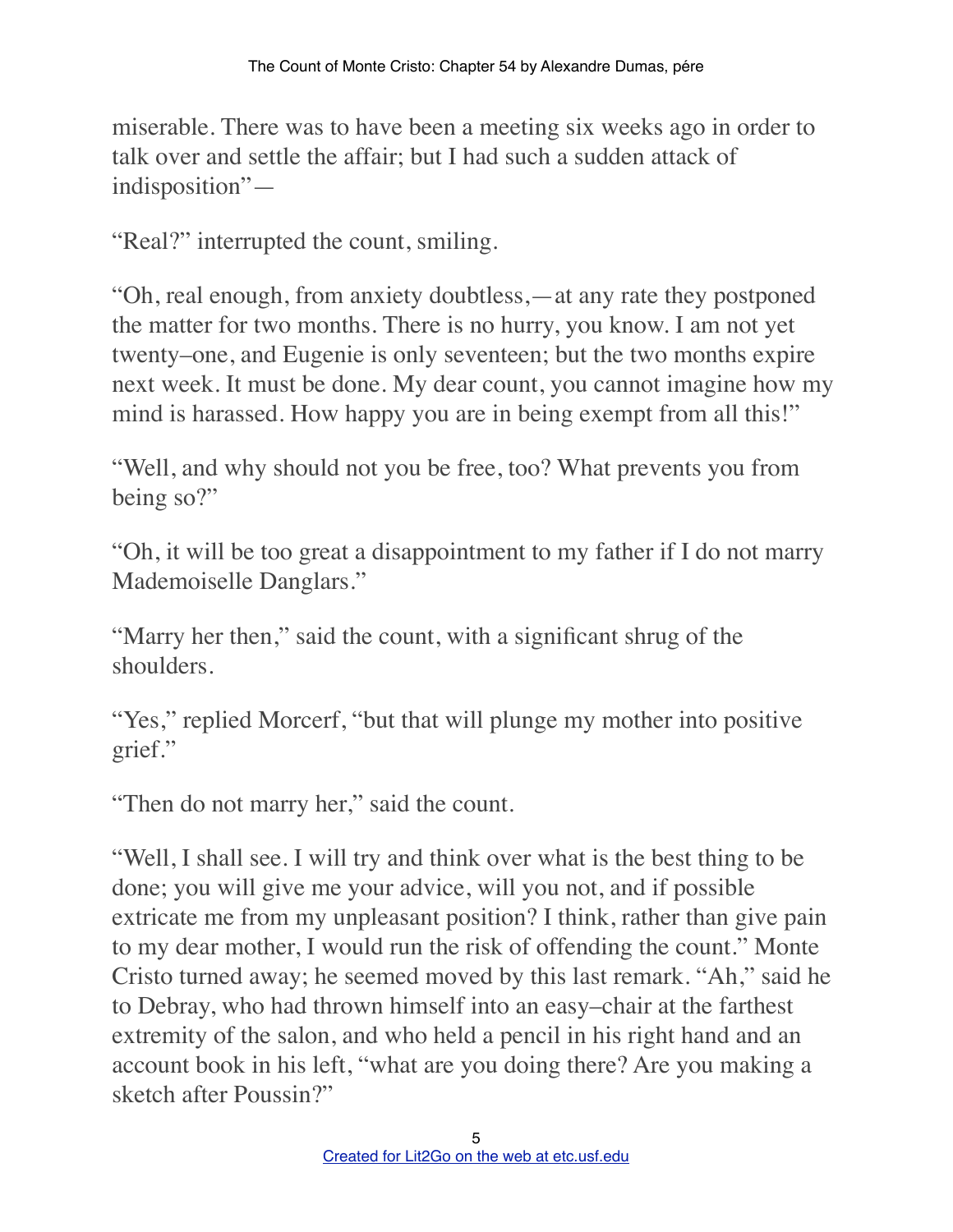"Oh, no," was the tranquil response; "I am too fond of art to attempt anything of that sort. I am doing a little sum in arithmetic."

"In arithmetic?"

"Yes; I am calculating—by the way, Morcerf, that indirectly concerns you—I am calculating what the house of Danglars must have gained by the last rise in Haiti bonds; from 206 they have risen to 409 in three days, and the prudent banker had purchased at 206; therefore he must have made 300,000 livres."

"That is not his biggest scoop," said Morcerf; "did he not make a million in Spaniards this last year?"

"My dear fellow," said Lucien, "here is the Count of Monte Cristo, who will say to you, as the Italians do,—

"'Danaro e santita, Meta della meta.' []

"When they tell me such things, I only shrug my shoulders and say nothing."

- •
- "Money and sanctity, Each in a moiety.
- •

"But you were speaking of Haitians?" said Monte Cristo.

"Ah, Haitians,—that is quite another thing! Haitians are the ecarte of French stock–jobbing. We may like bouillotte, delight in whist, be enraptured with boston, and yet grow tired of them all; but we always come back to ecarte—it is not only a game, it is a hors–d'oeuvre! M. Danglars sold yesterday at 405, and pockets 300,000 francs. Had he but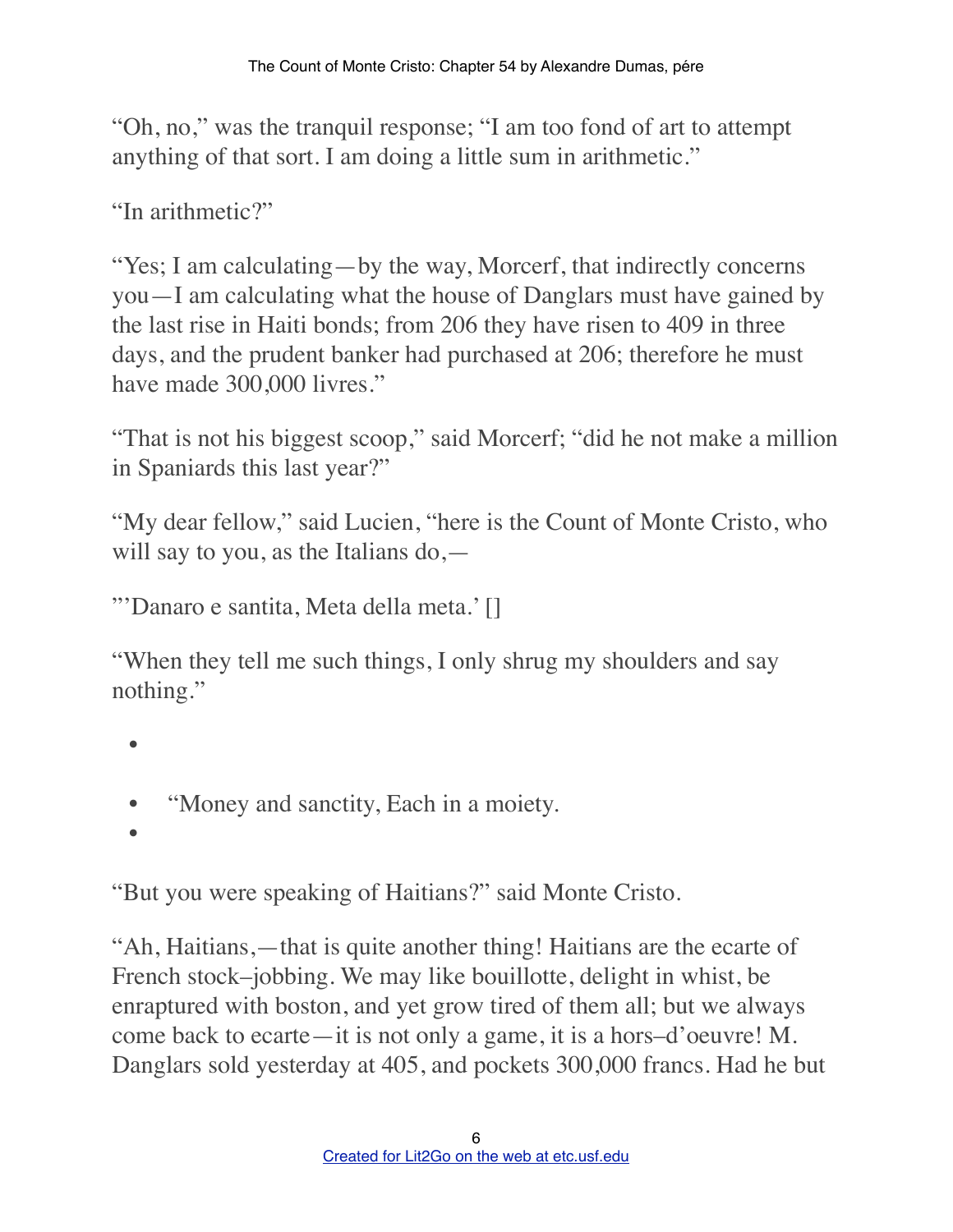waited till to–day, the price would have fallen to 205, and instead of gaining 300,000 francs, he would have lost 20 or 25,000."

"And what has caused the sudden fall from 409 to 206?" asked Monte Cristo. "I am profoundly ignorant of all these stock–jobbing intrigues."

"Because," said Albert, laughing, "one piece of news follows another, and there is often great dissimilarity between them."

"Ah," said the count, "I see that M. Danglars is accustomed to play at gaining or losing 300,000 francs in a day; he must be enormously rich."

"It is not he who plays!" exclaimed Lucien; "it is Madame Danglars: she is indeed daring."

"But you who are a reasonable being, Lucien, and who know how little dependence is to be placed on the news, since you are at the fountain– head, surely you ought to prevent it," said Morcerf, with a smile.

"How can I, if her husband fails in controlling her?" asked Lucien; "you know the character of the baroness—no one has any influence with her, and she does precisely what she pleases."

"Ah, if I were in your place"—said Albert.

"Well?"

"I would reform her; it would be rendering a service to her future son– in–law."

"How would you set about it?"

"Ah, that would be easy enough—I would give her a lesson."

"A lesson?"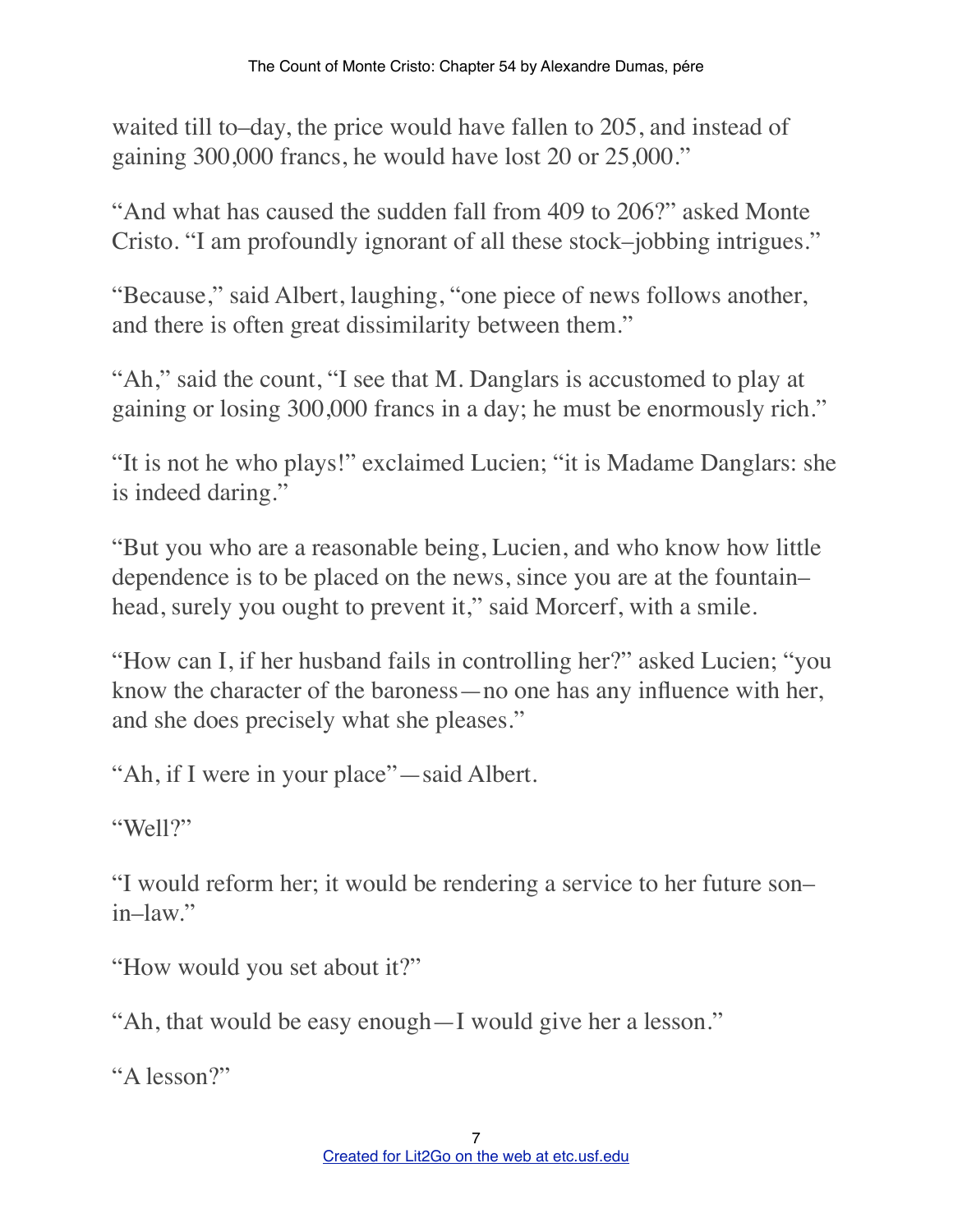"Yes. Your position as secretary to the minister renders your authority great on the subject of political news; you never open your mouth but the stockbrokers immediately stenograph your words. Cause her to lose a hundred thousand francs, and that would teach her prudence."

"I do not understand," stammered Lucien.

"It is very clear, notwithstanding," replied the young man, with an artlessness wholly free from affectation; "tell her some fine morning an unheard–of piece of intelligence—some telegraphic despatch, of which you alone are in possession; for instance, that Henri IV. was seen yesterday at Gabrielle's. That would boom the market; she will buy heavily, and she will certainly lose when Beauchamp announces the following day, in his gazette, 'The report circulated by some usually well–informed persons that the king was seen yesterday at Gabrielle's house, is totally without foundation. We can positively assert that his majesty did not quit the Pont–Neuf.'" Lucien half smiled. Monte Cristo, although apparently indifferent, had not lost one word of this conversation, and his penetrating eye had even read a hidden secret in the embarrassed manner of the secretary. This embarrassment had completely escaped Albert, but it caused Lucien to shorten his visit; he was evidently ill at ease. The count, in taking leave of him, said something in a low voice, to which he answered, "Willingly, count; I accept." The count returned to young Morcerf.

"Do you not think, on reflection," said he to him, "that you have done wrong in thus speaking of your mother–in–law in the presence of M. Debray?"

"My dear count," said Morcerf, "I beg of you not to apply that title so prematurely."

"Now, speaking without any exaggeration, is your mother really so very much averse to this marriage?"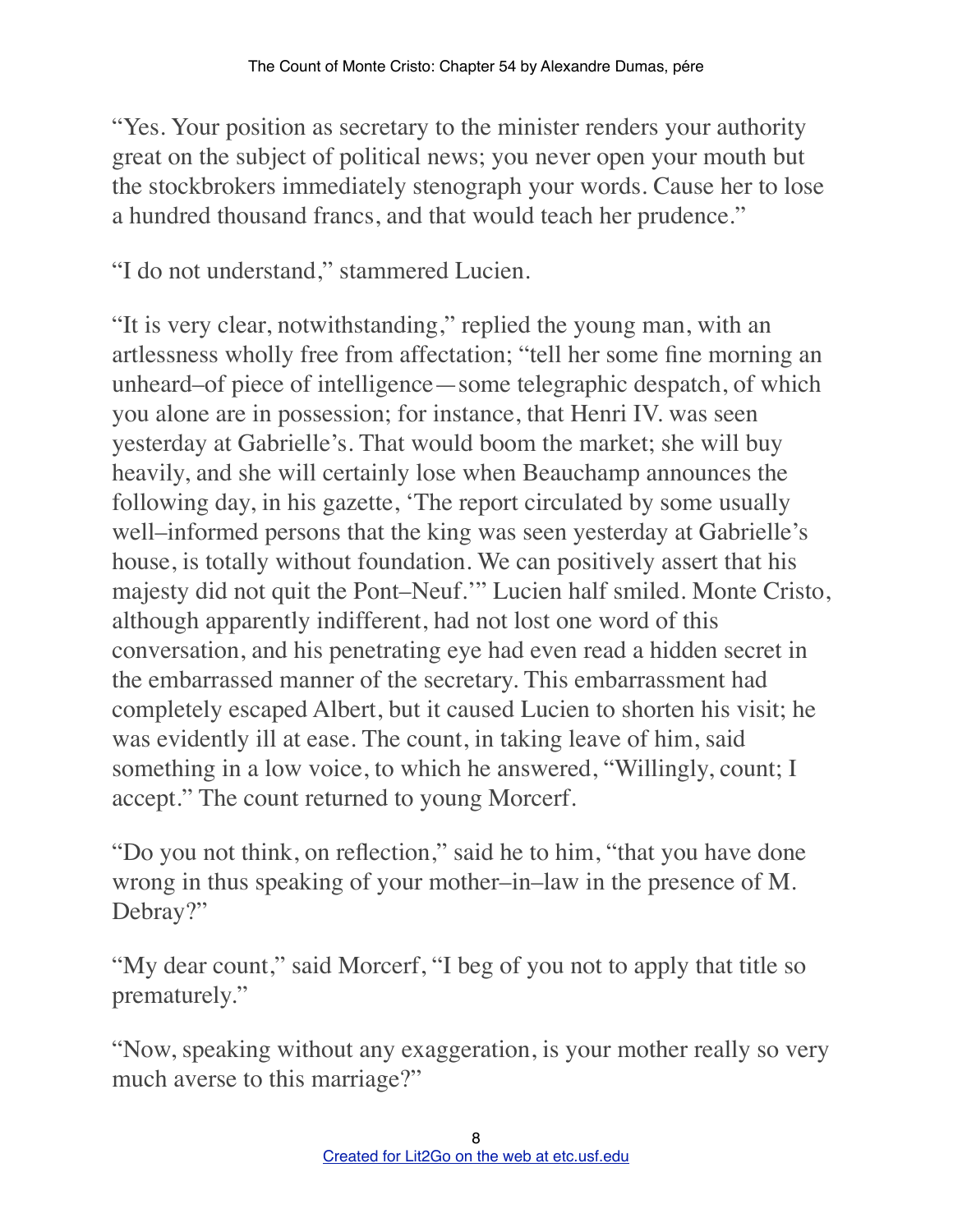"So much so that the baroness very rarely comes to the house, and my mother, has not, I think, visited Madame Danglars twice in her whole life."

"Then," said the count, "I am emboldened to speak openly to you. M. Danglars is my banker; M. de Villefort has overwhelmed me with politeness in return for a service which a casual piece of good fortune enabled me to render him. I predict from all this an avalanche of dinners and routs. Now, in order not to presume on this, and also to be beforehand with them, I have, if agreeable to you, thought of inviting M. and Madame Danglars, and M. and Madame de Villefort, to my country– house at Auteuil. If I were to invite you and the Count and Countess of Morcerf to this dinner, I should give it the appearance of being a matrimonial meeting, or at least Madame de Morcerf would look upon the affair in that light, especially if Baron Danglars did me the honor to bring his daughter. In that case your mother would hold me in aversion, and I do not at all wish that; on the contrary, I desire to stand high in her esteem."

"Indeed, count," said Morcerf, "I thank you sincerely for having used so much candor towards me, and I gratefully accept the exclusion which you propose. You say you desire my mother's good opinion; I assure you it is already yours to a very unusual extent."

"Do you think so?" said Monte Cristo, with interest.

"Oh, I am sure of it; we talked of you an hour after you left us the other day. But to return to what we were saying. If my mother could know of this attention on your part—and I will venture to tell her—I am sure that she will be most grateful to you; it is true that my father will be equally angry." The count laughed. "Well," said he to Morcerf, "but I think your father will not be the only angry one; M. and Madame Danglars will think me a very ill–mannered person. They know that I am intimate with you—that you are, in fact; one of the oldest of my Parisian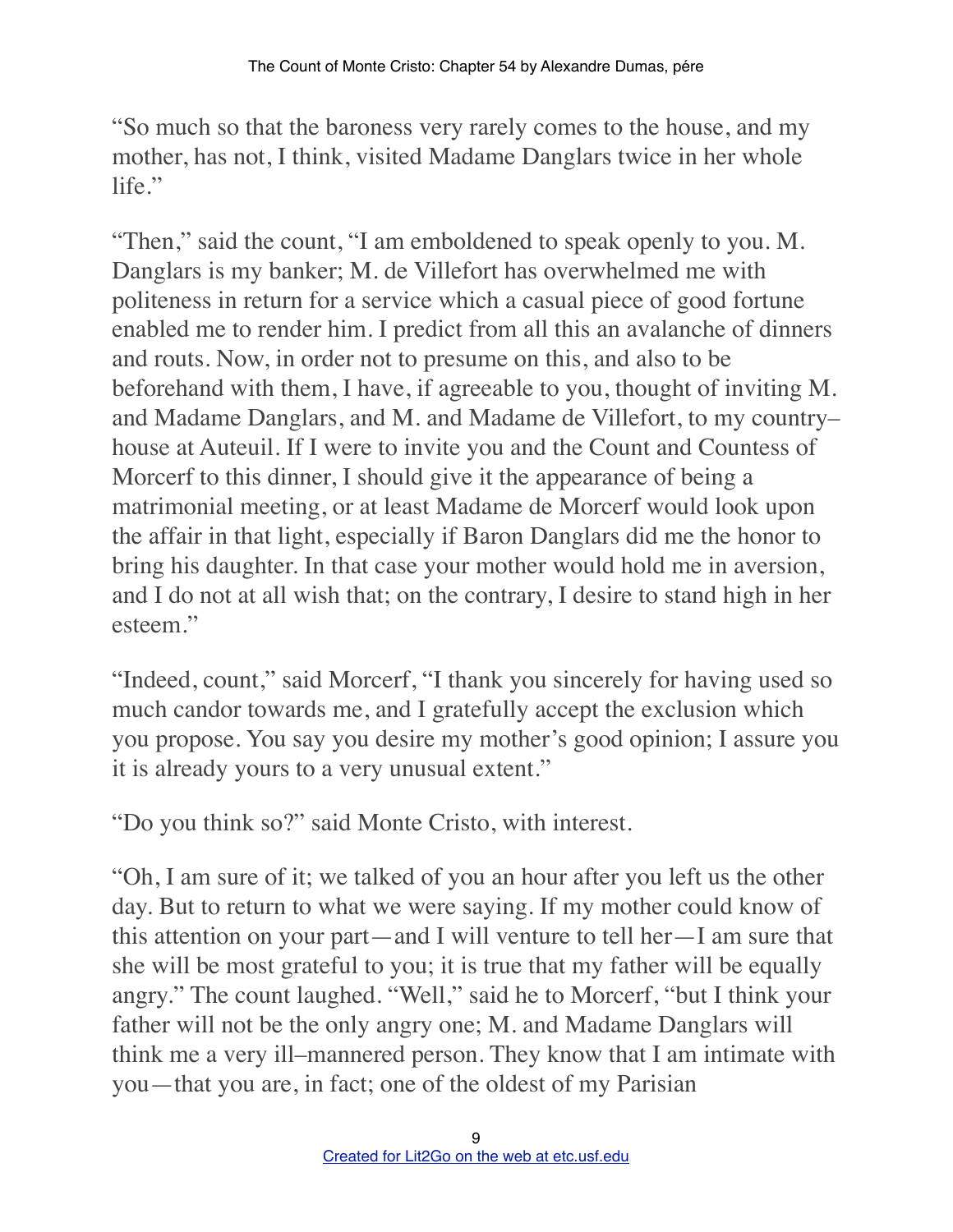acquaintances—and they will not find you at my house; they will certainly ask me why I did not invite you. Be sure to provide yourself with some previous engagement which shall have a semblance of probability, and communicate the fact to me by a line in writing. You know that with bankers nothing but a written document will be valid."

"I will do better than that," said Albert; "my mother is wishing to go to the sea–side—what day is fixed for your dinner?"

"Saturday."

"This is Tuesday—well, to–morrow evening we leave, and the day after we shall be at Treport. Really, count, you have a delightful way of setting people at their ease."

"Indeed, you give me more credit than I deserve; I only wish to do what will be agreeable to you, that is all."

"When shall you send your invitations?"

"This very day."

"Well, I will immediately call on M. Danglars, and tell him that my mother and myself must leave Paris to–morrow. I have not seen you, consequently I know nothing of your dinner."

"How foolish you are! Have you forgotten that M. Debray has just seen you at my house?"

"Ah, true."

"Fix it this way. I have seen you, and invited you without any ceremony, when you instantly answered that it would be impossible for you to accept, as you were going to Treport."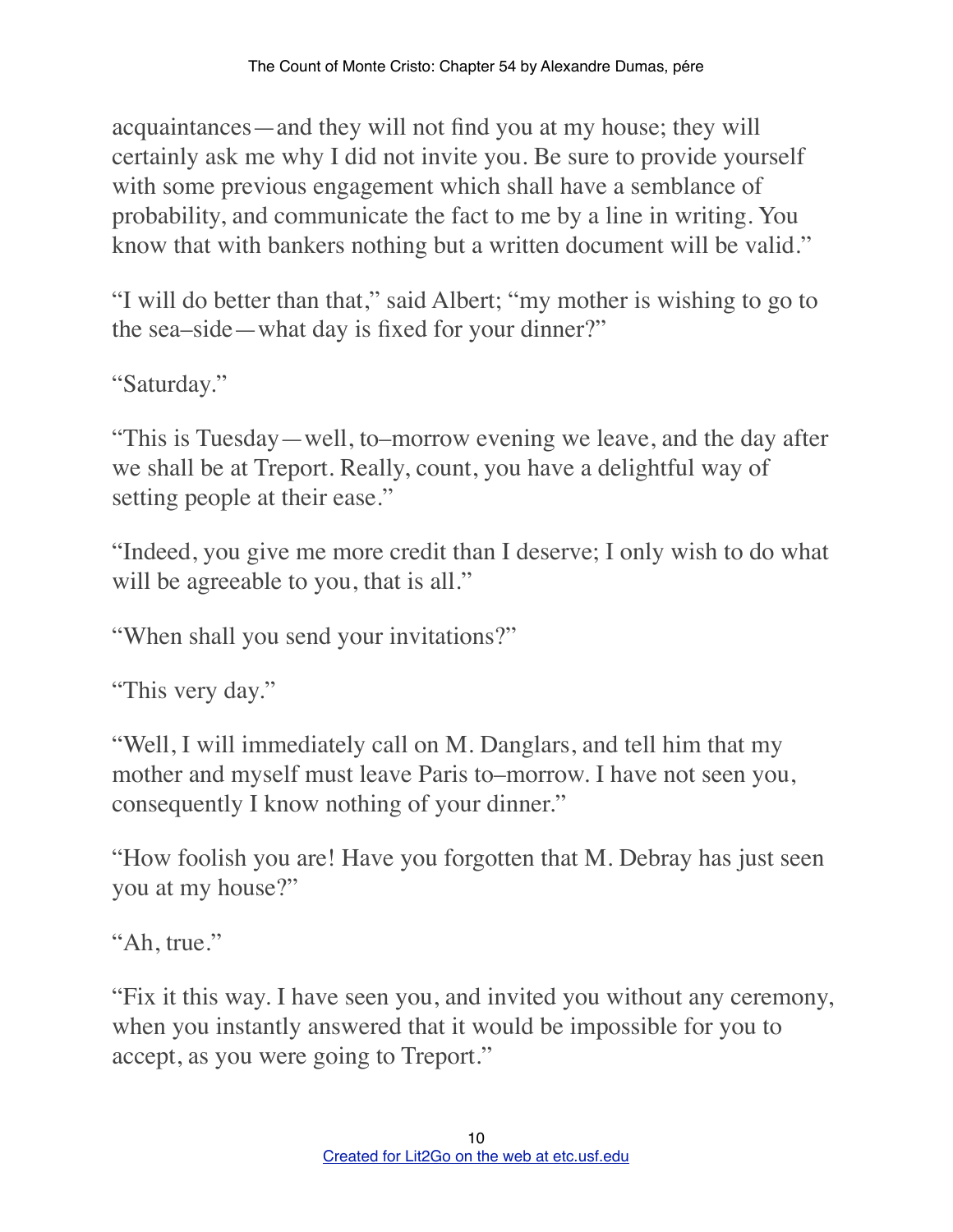"Well, then, that is settled; but you will come and call on my mother before to–morrow?"

"Before to–morrow?—that will be a difficult matter to arrange, besides, I shall just be in the way of all the preparations for departure."

"Well, you can do better. You were only a charming man before, but, if you accede to my proposal, you will be adorable."

"What must I do to attain such sublimity?"

"You are to–day free as air—come and dine with me; we shall be a small party—only yourself, my mother, and I. You have scarcely seen my mother; you shall have an opportunity of observing her more closely. She is a remarkable woman, and I only regret that there does not exist another like her, about twenty years younger; in that case, I assure you, there would very soon be a Countess and Viscountess of Morcerf. As to my father, you will not see him; he is officially engaged, and dines with the chief referendary. We will talk over our travels; and you, who have seen the whole world, will relate your adventures—you shall tell us the history of the beautiful Greek who was with you the other night at the Opera, and whom you call your slave, and yet treat like a princess. We will talk Italian and Spanish. Come, accept my invitation, and my mother will thank you."

"A thousand thanks," said the count, "your invitation is most gracious, and I regret exceedingly that it is not in my power to accept it. I am not so much at liberty as you suppose; on the contrary, I have a most important engagement."

"Ah, take care, you were teaching me just now how, in case of an invitation to dinner, one might creditably make an excuse. I require the proof of a pre–engagement. I am not a banker, like M. Danglars, but I am quite as incredulous as he is."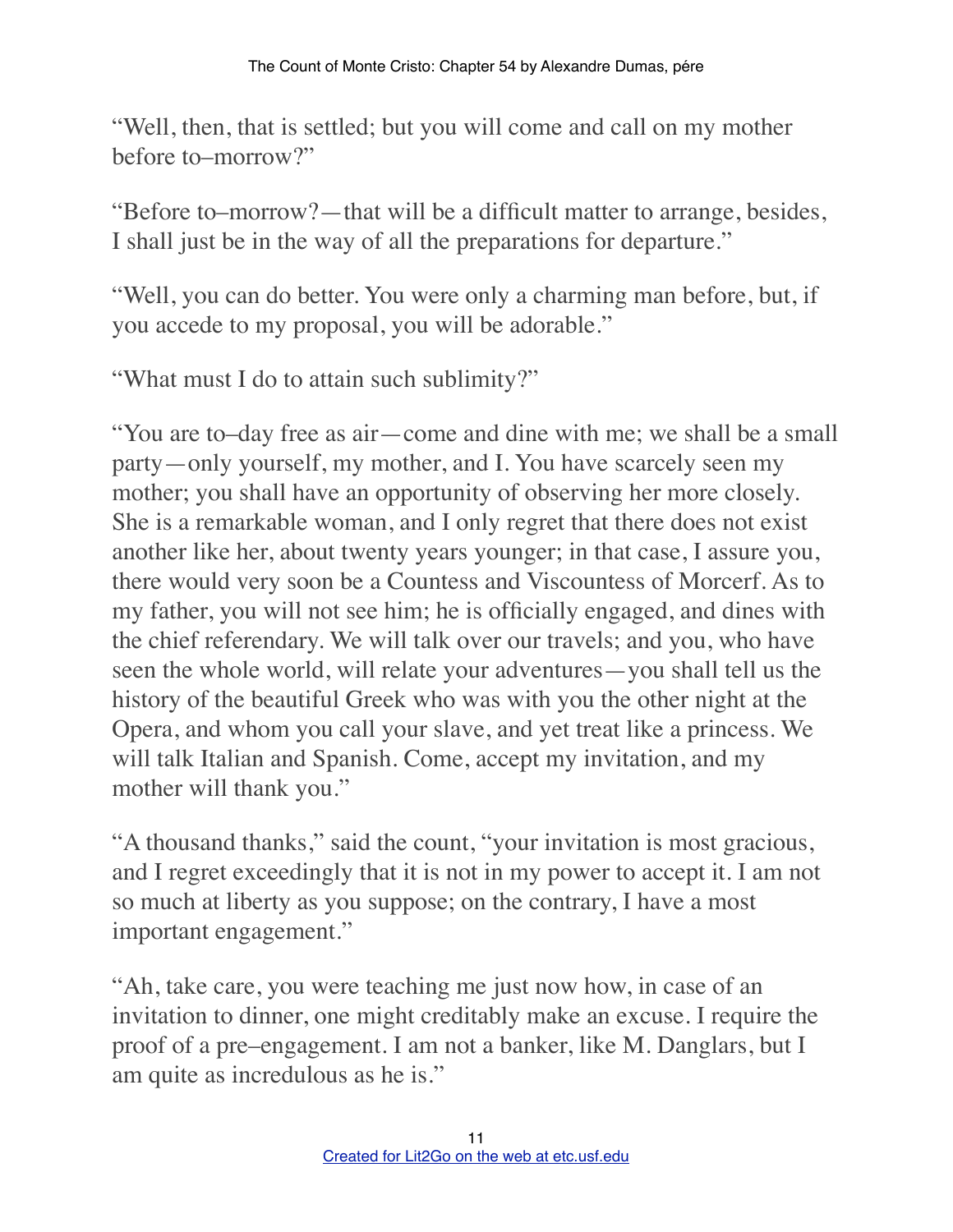"I am going to give you a proof," replied the count, and he rang the bell.

"Humph," said Morcerf, "this is the second time you have refused to dine with my mother; it is evident that you wish to avoid her." Monte Cristo started. "Oh, you do not mean that," said he; "besides, here comes the confirmation of my assertion." Baptistin entered, and remained standing at the door. "I had no previous knowledge of your visit, had I?"

"Indeed, you are such an extraordinary person, that I would not answer for it."

"At all events, I could not guess that you would invite me to dinner."

"Probably not."

"Well, listen, Baptistin, what did I tell you this morning when I called you into my laboratory?"

"To close the door against visitors as soon as the clock struck five," replied the valet.

"What then?"

"Ah, my dear count," said Albert.

"No, no, I wish to do away with that mysterious reputation that you have given me, my dear viscount; it is tiresome to be always acting Manfred. I wish my life to be free and open. Go on, Baptistin."

"Then to admit no one except Major Bartolomeo Cavalcanti and his son."

"You hear—Major Bartolomeo Cavalcanti—a man who ranks amongst the most ancient nobility of Italy, whose name Dante has celebrated in the tenth canto of 'The Inferno,' you remember it, do you not? Then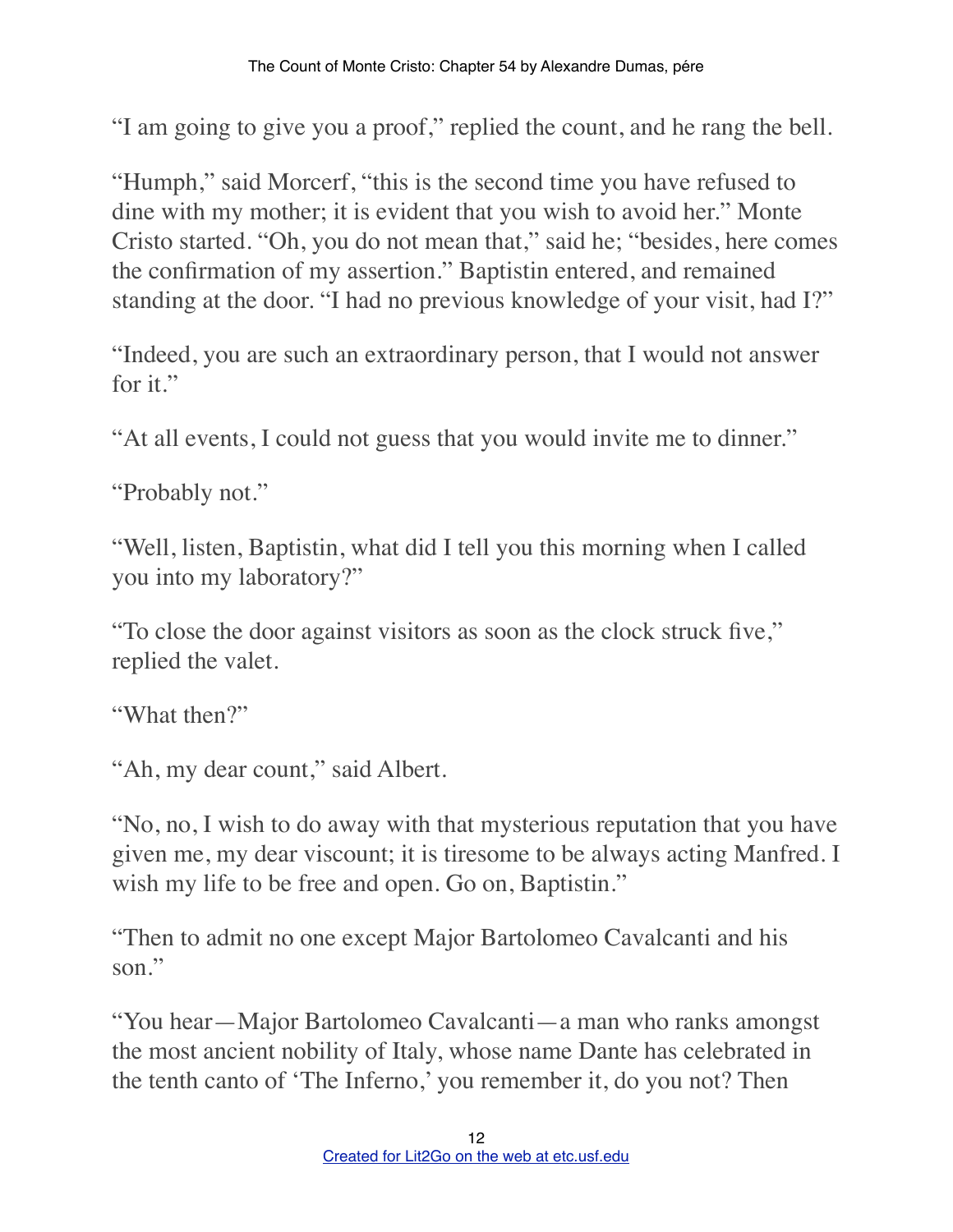there is his son, Andrea, a charming young man, about your own age, viscount, bearing the same title as yourself, and who is making his entry into the Parisian world, aided by his father's millions. The major will bring his son with him this evening, the contino, as we say in Italy; he confides him to my care. If he proves himself worthy of it, I will do what I can to advance his interests. You will assist me in the work, will you not?"

"Most undoubtedly. This Major Cavalcanti is an old friend of yours, then?"

"By no means. He is a perfect nobleman, very polite, modest, and agreeable, such as may be found constantly in Italy, descendants of very ancient families. I have met him several times at Florence, Bologna and Lucca, and he has now communicated to me the fact of his arrival in Paris. The acquaintances one makes in travelling have a sort of claim on one; they everywhere expect to receive the same attention which you once paid them by chance, as though the civilities of a passing hour were likely to awaken any lasting interest in favor of the man in whose society you may happen to be thrown in the course of your journey. This good Major Cavalcanti is come to take a second view of Paris, which he only saw in passing through in the time of the Empire, when he was on his way to Moscow. I shall give him a good dinner, he will confide his son to my care, I will promise to watch over him, I shall let him follow in whatever path his folly may lead him, and then I shall have done my part."

"Certainly; I see you are a model Mentor," said Albert "Good–by, we shall return on Sunday. By the way, I have received news of Franz."

"Have you? Is he still amusing himself in Italy?"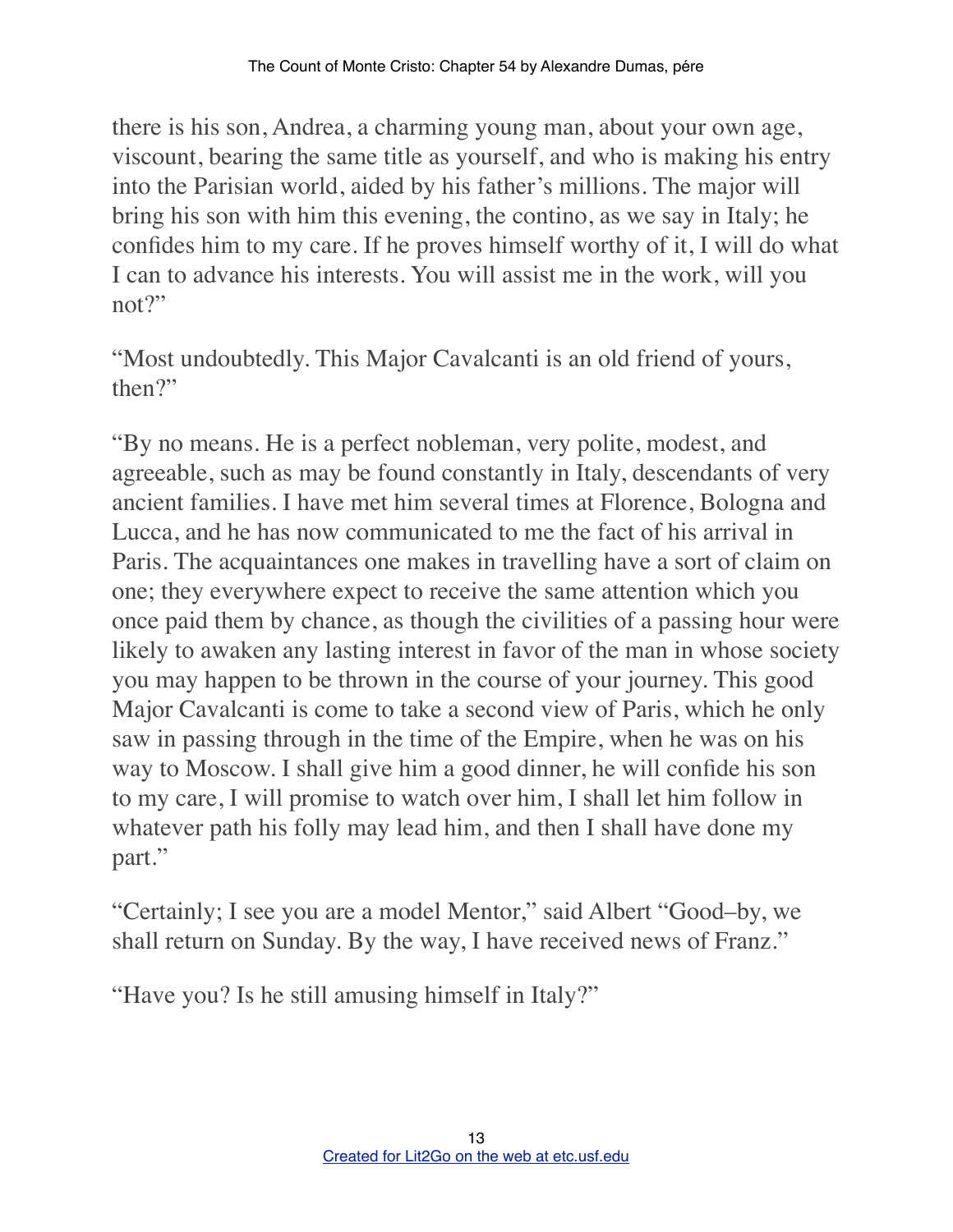"I believe so; however, he regrets your absence extremely. He says you were the sun of Rome, and that without you all appears dark and cloudy; I do not know if he does not even go so far as to say that it rains."

"His opinion of me is altered for the better, then?"

"No, he still persists in looking upon you as the most incomprehensible and mysterious of beings."

"He is a charming young man," said Monte Cristo "and I felt a lively interest in him the very first evening of my introduction, when I met him in search of a supper, and prevailed upon him to accept a portion of mine. He is, I think, the son of General d'Epinay?"

"He is."

"The same who was so shamefully assassinated in 1815?"

"By the Bonapartists."

"Yes. Really I like him extremely; is there not also a matrimonial engagement contemplated for him?"

"Yes, he is to marry Mademoiselle de Villefort."

"Indeed?"

"And you know I am to marry Mademoiselle Danglars," said Albert, laughing.

"You smile."

"Yes."

"Why do you do so?"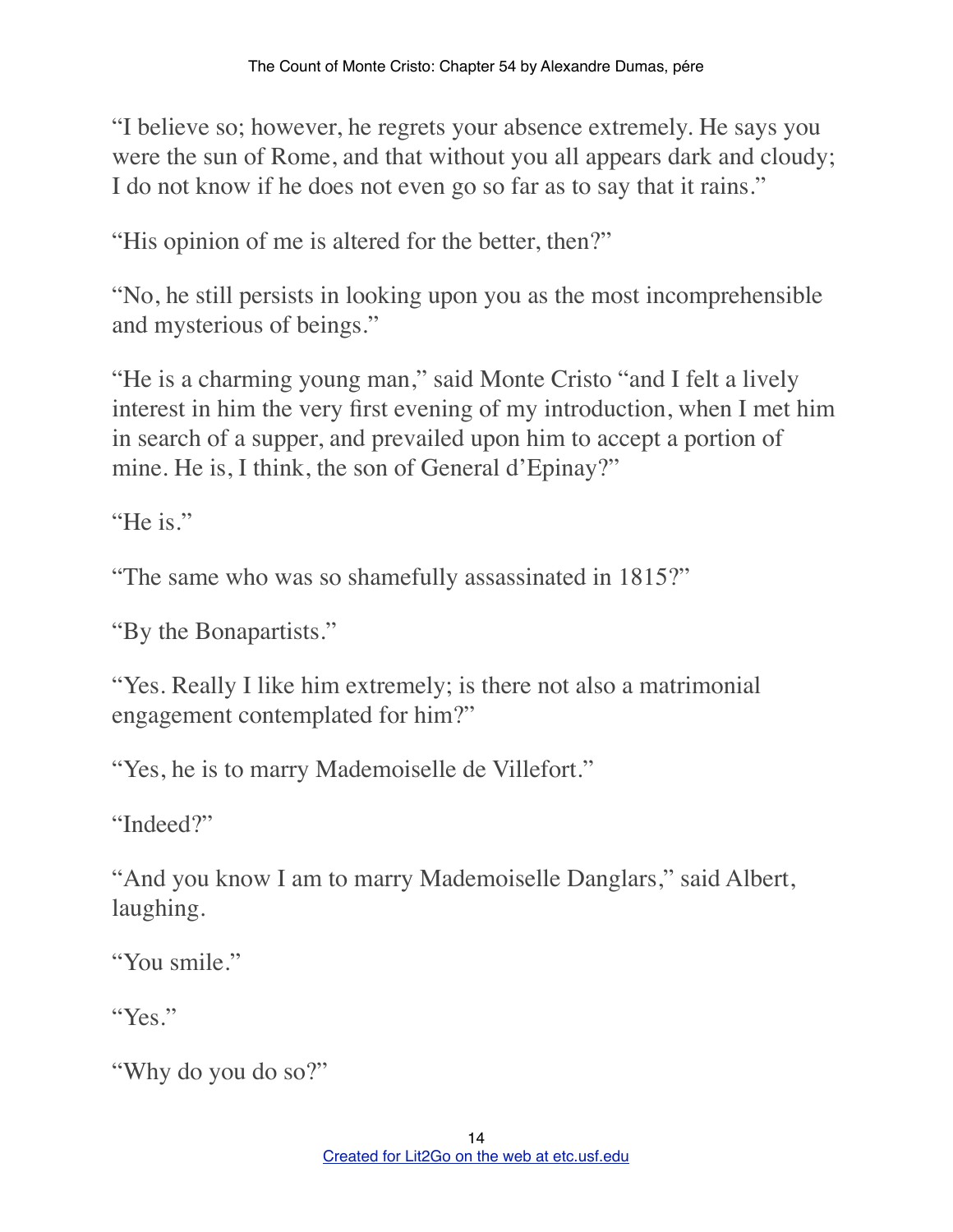"I smile because there appears to me to be about as much inclination for the consummation of the engagement in question as there is for my own. But really, my dear count, we are talking as much of women as they do of us; it is unpardonable." Albert rose.

"Are you going?"

"Really, that is a good idea!—two hours have I been boring you to death with my company, and then you, with the greatest politeness, ask me if I am going. Indeed, count, you are the most polished man in the world. And your servants, too, how very well behaved they are; there is quite a style about them. Monsieur Baptistin especially; I could never get such a man as that. My servants seem to imitate those you sometimes see in a play, who, because they have only a word or two to say, aquit themselves in the most awkward manner possible. Therefore, if you part with M. Baptistin, give me the refusal of him."

"By all means."

"That is not all; give my compliments to your illustrious Luccanese, Cavalcante of the Cavalcanti; and if by any chance he should be wishing to establish his son, find him a wife very rich, very noble on her mother's side at least, and a baroness in right of her father, I will help you in the search."

"Ah, ha; you will do as much as that, will you?"

"Yes."

"Well, really, nothing is certain in this world."

"Oh, count, what a service you might render me! I should like you a hundred times better if, by your intervention, I could manage to remain a bachelor, even were it only for ten years."